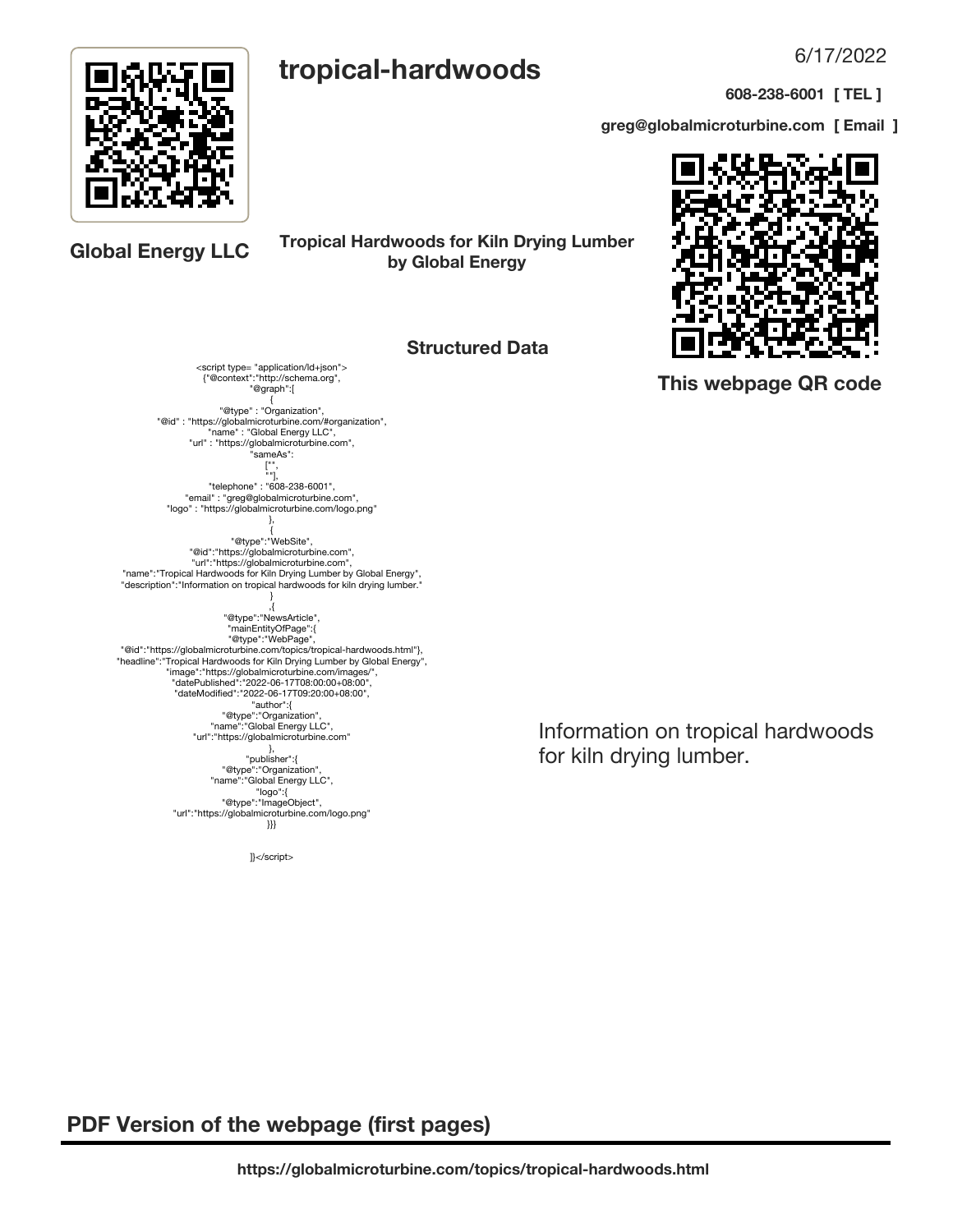# **Tropical Hardwoods**

## TEAK

Also known as the King of Woods, Teak is amongst the most precious in the world. Naturally rich in oils, its color is golden to dark brown, sometimes reddish brown. It is easily worked, and dresses to a very smooth finish. Teak is very durable and resistant to moisture and the drying effects of exposure to weather and is unique in that it does not cause rust or corrosion when in contact with metal. Teak is highly sought after in the boat industry and is also used for flooring, carving, joinery, fine furniture and cabinetry, doors, paneling, turnery and veneer, trim and detail work on boats and decks. Due to consistent reforestation, by the year 2000 Costa Rica will be the #1 supplier of Teak in the world!

# ALMENDRO

Almendro is one of the hardest woods in the world, also known familiarly as Stone Wood. It is used widely for flooring, stairs and rails, tool handles, bridge building and other applications where strength matters. Light Brown in color, with a uniquely delicate grain pattern that's very appealing. It finishes well and is of the highest durability.

## CAOBILLA

Also known as Royal Mahogany, (Mahogany is widely regarded as the world's premier wood for fine furniture and cabinetry, musical instruments, sculpture, joinery, decorative veneer, interior trim, doors, turnery, carving and boat trim) Caobilla polishes to a high luster, with excellent working and finishing characteristics. It responds well to hand and machine tools, has good nailing and screwing properties, and turns and carves superbly. The Caobilla tree is one of the largest in Central America.

# PURPLEHEART (NAZARENO)

One of the most distinctive woods in the world, a uniquely beautiful purple wood, prized for fine inlay work, turnery, parquet and strip flooring, decorative and figured veneer and many special items such as handles, billiard cue butts and carving and fine furniture and cabinetry. Brown when fresh cut, turning deep purple to purplish brown over time. With a hardness rating double that of Hard Maple, Purpleheart is one of the hardest woods in the world. It turns smoothly, is easy to glue, takes finishes well providing a lifetime of durability with an exotic flair. Purpleheart is prized as one of the most exotic woods in the world.

## GAVILAN

Gazza is a very popular hardwood throughout Central and South America, prized for its beauty

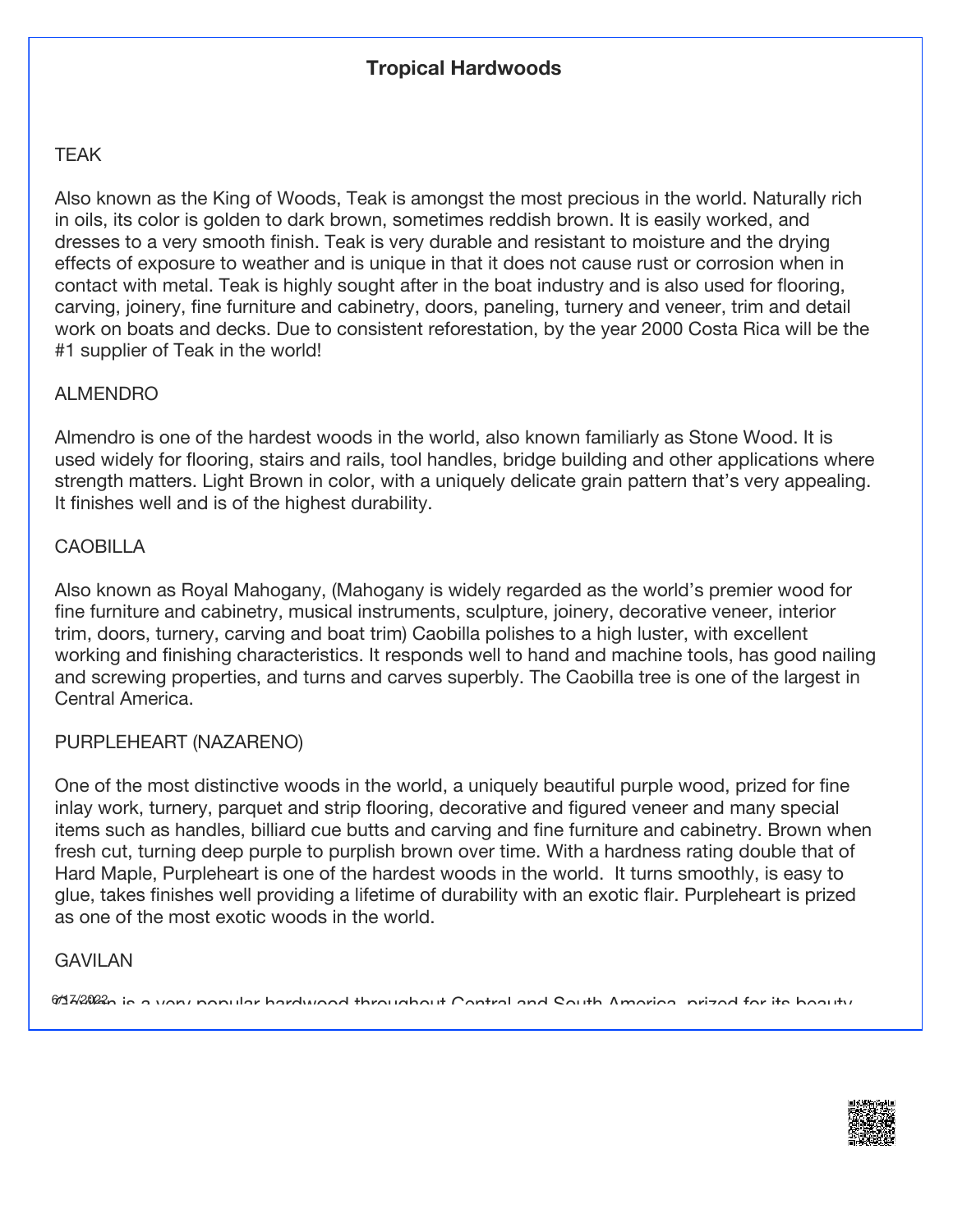





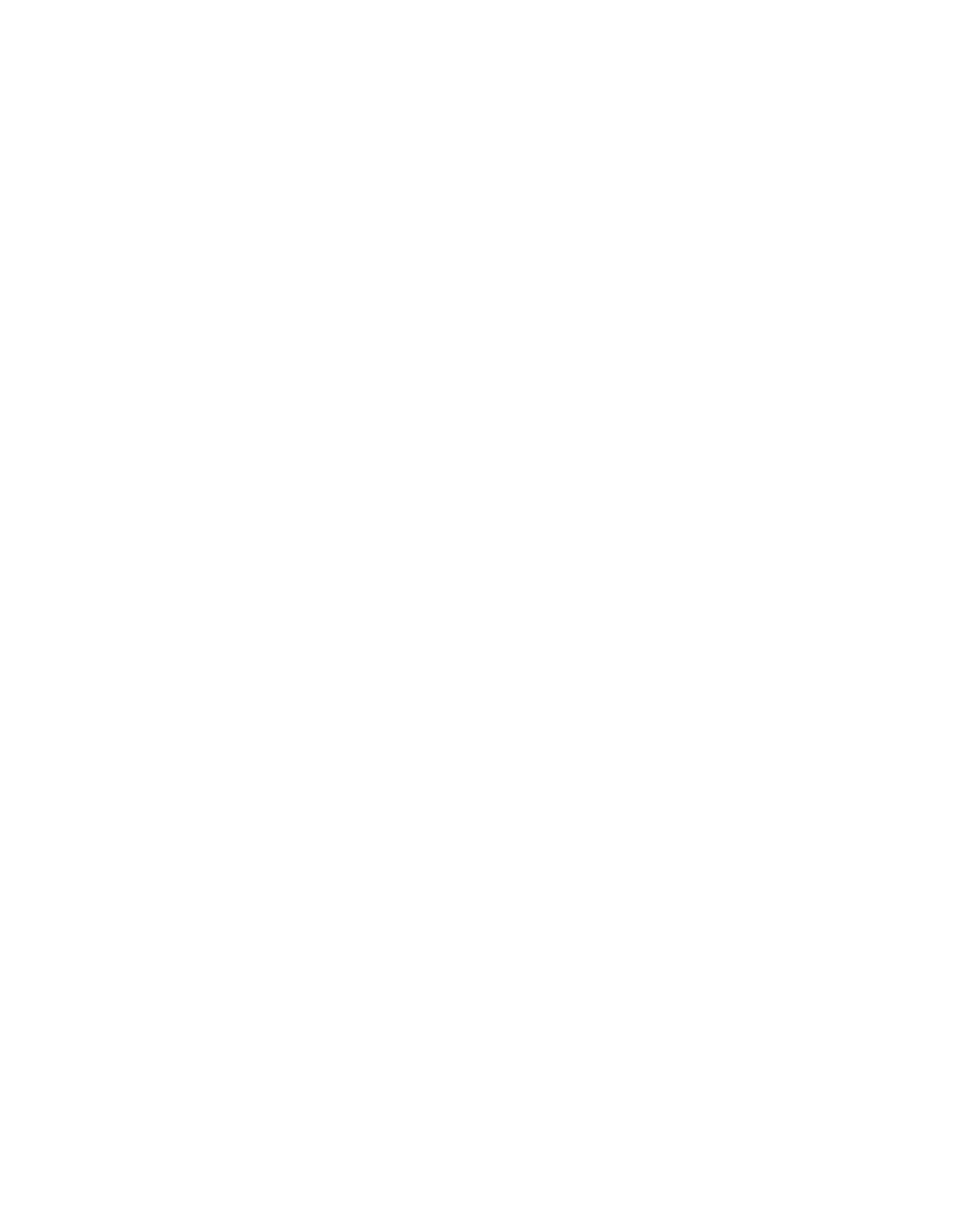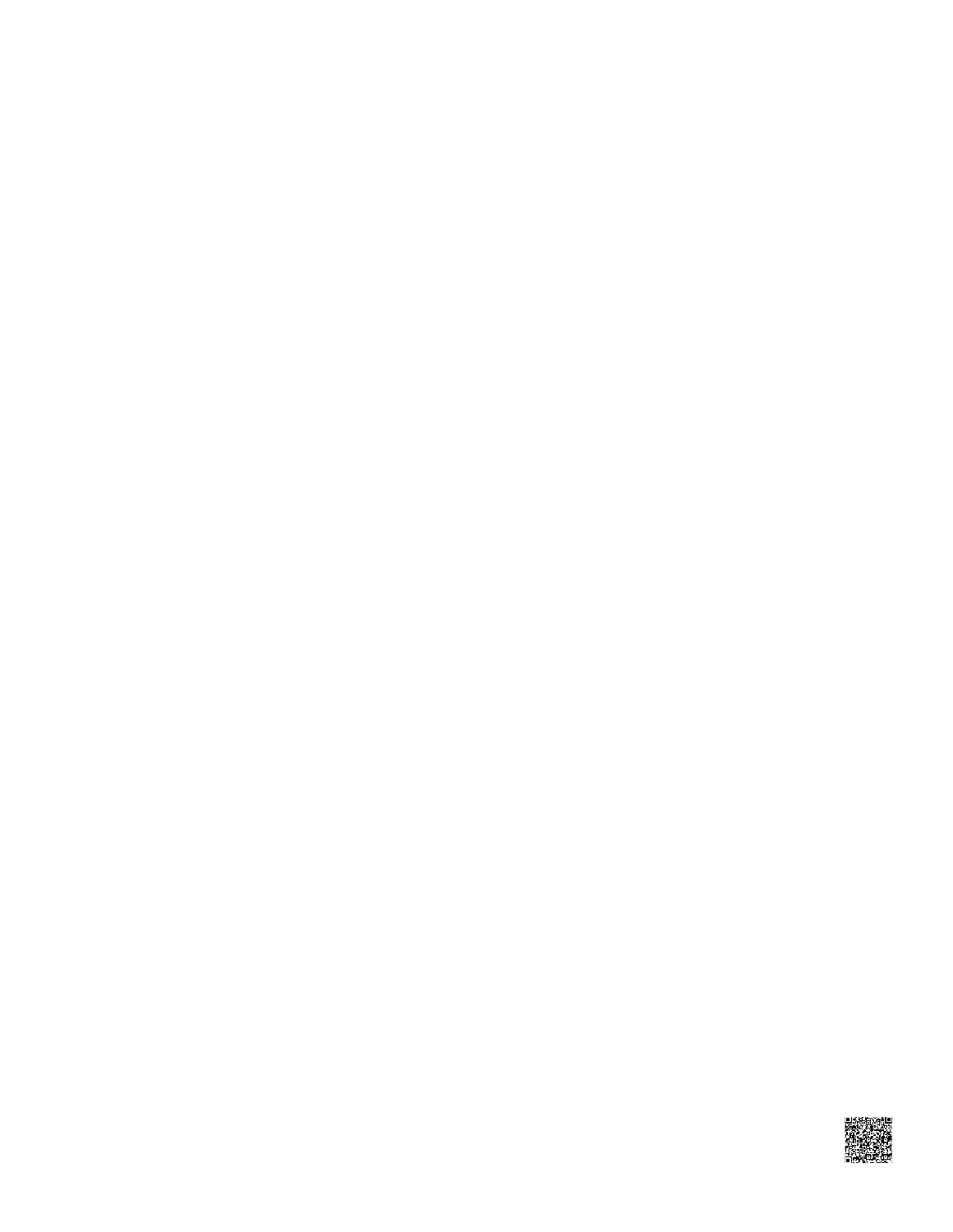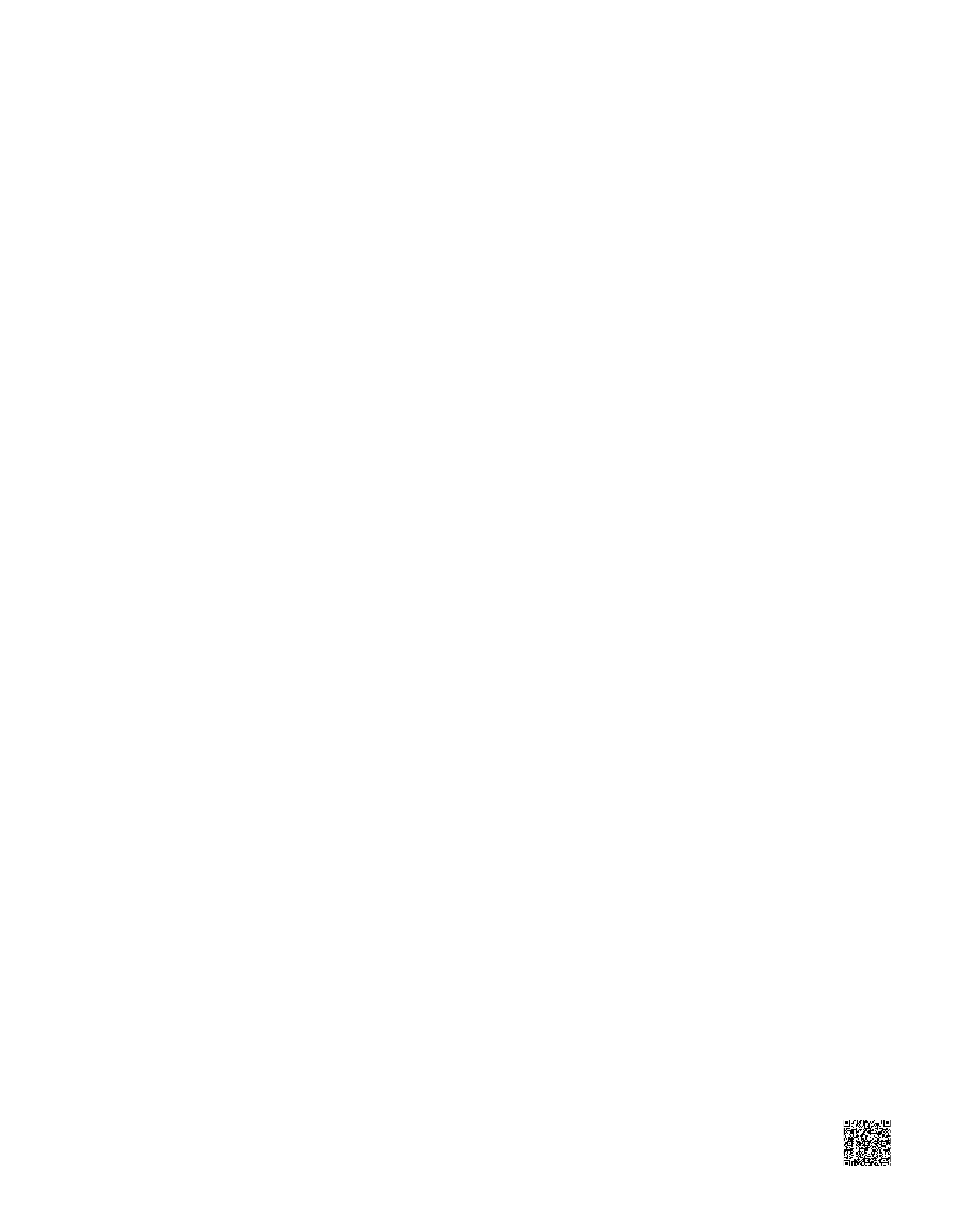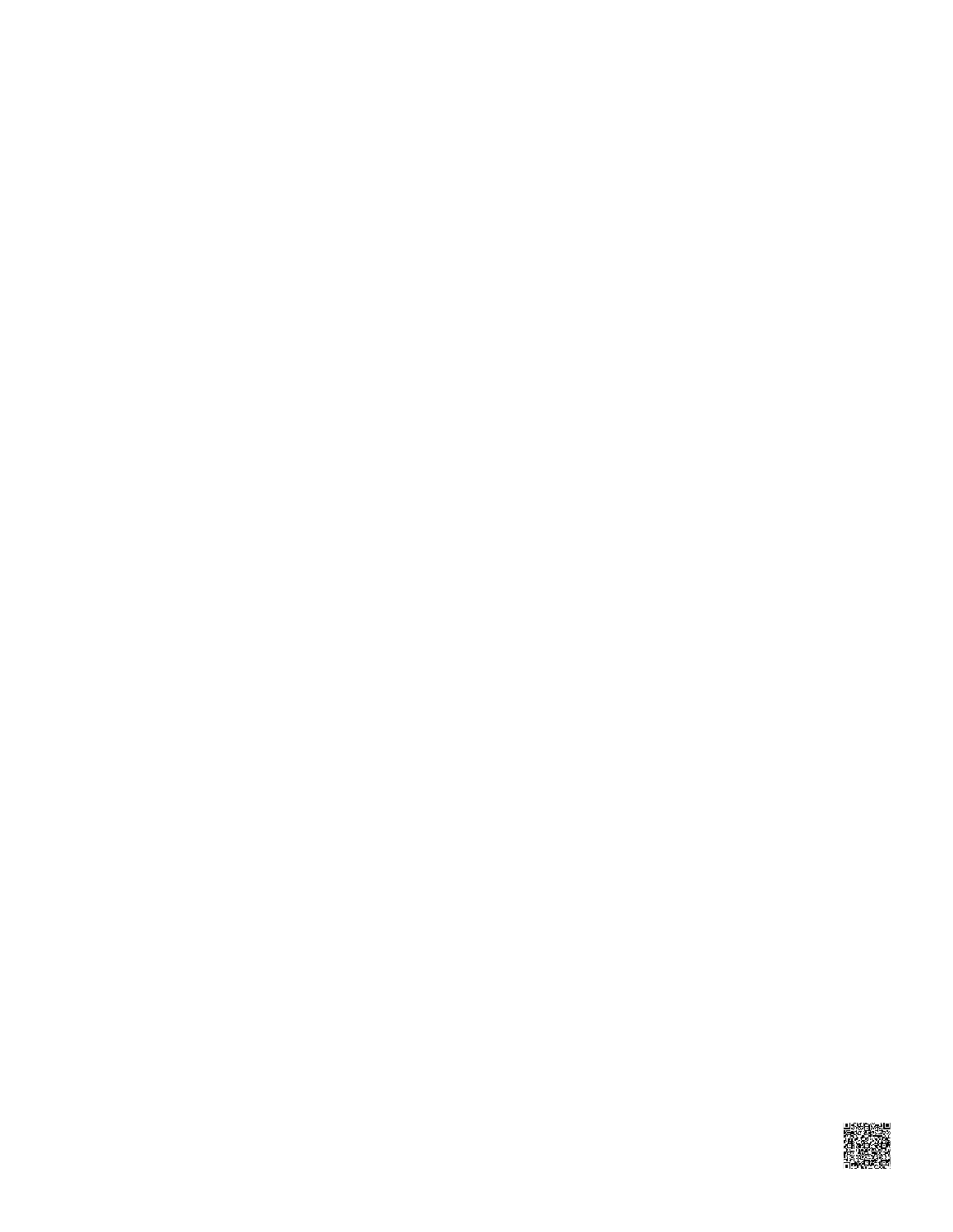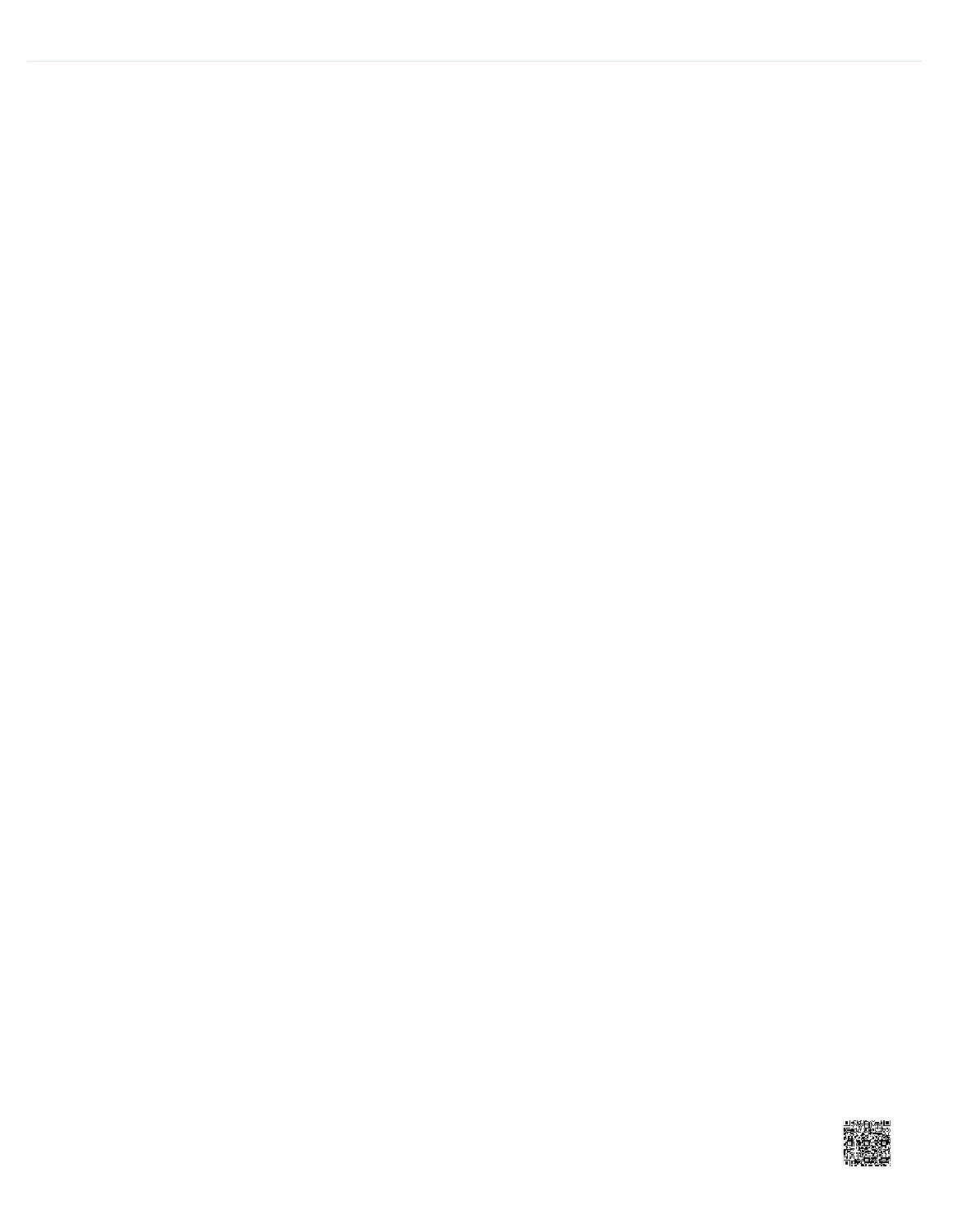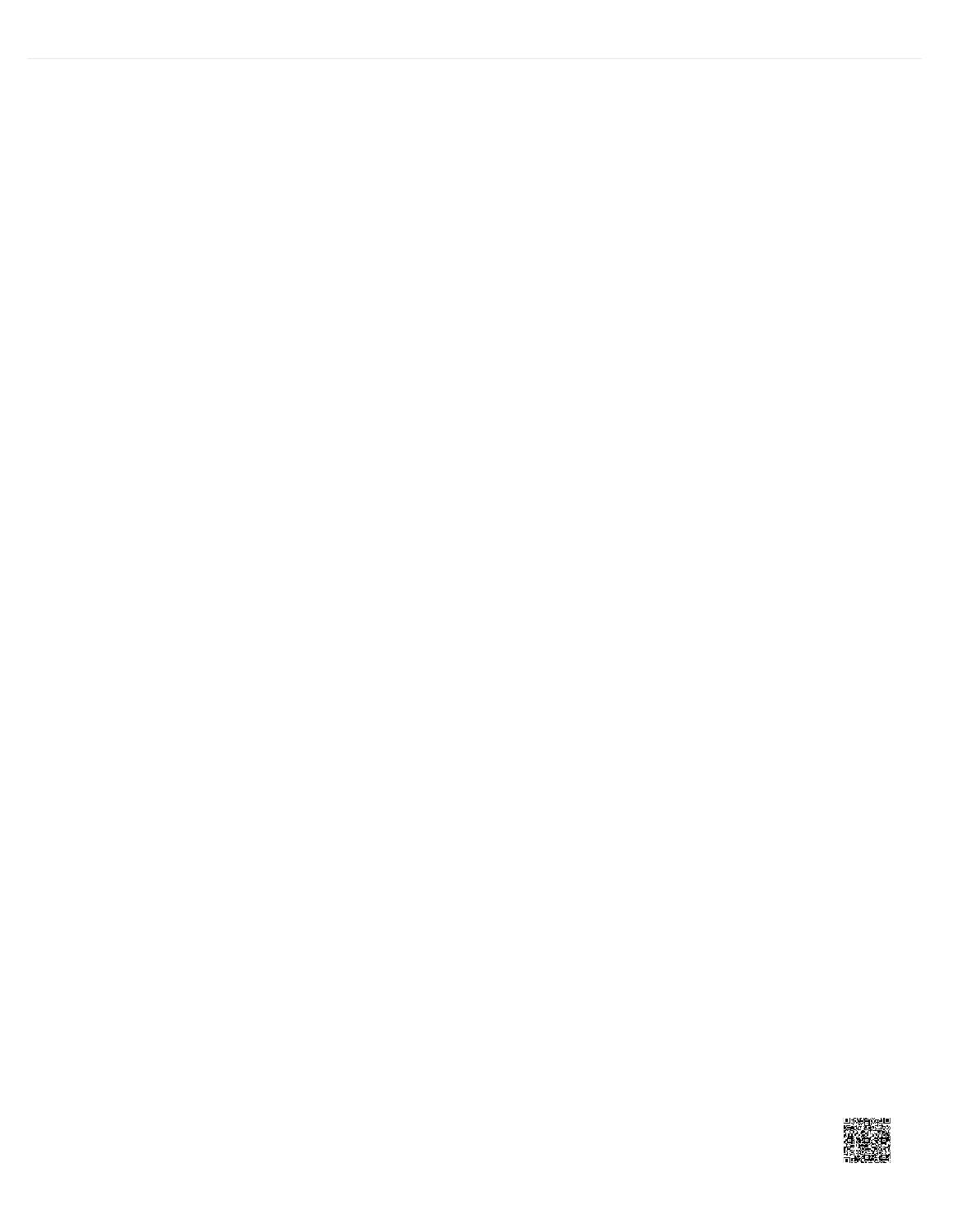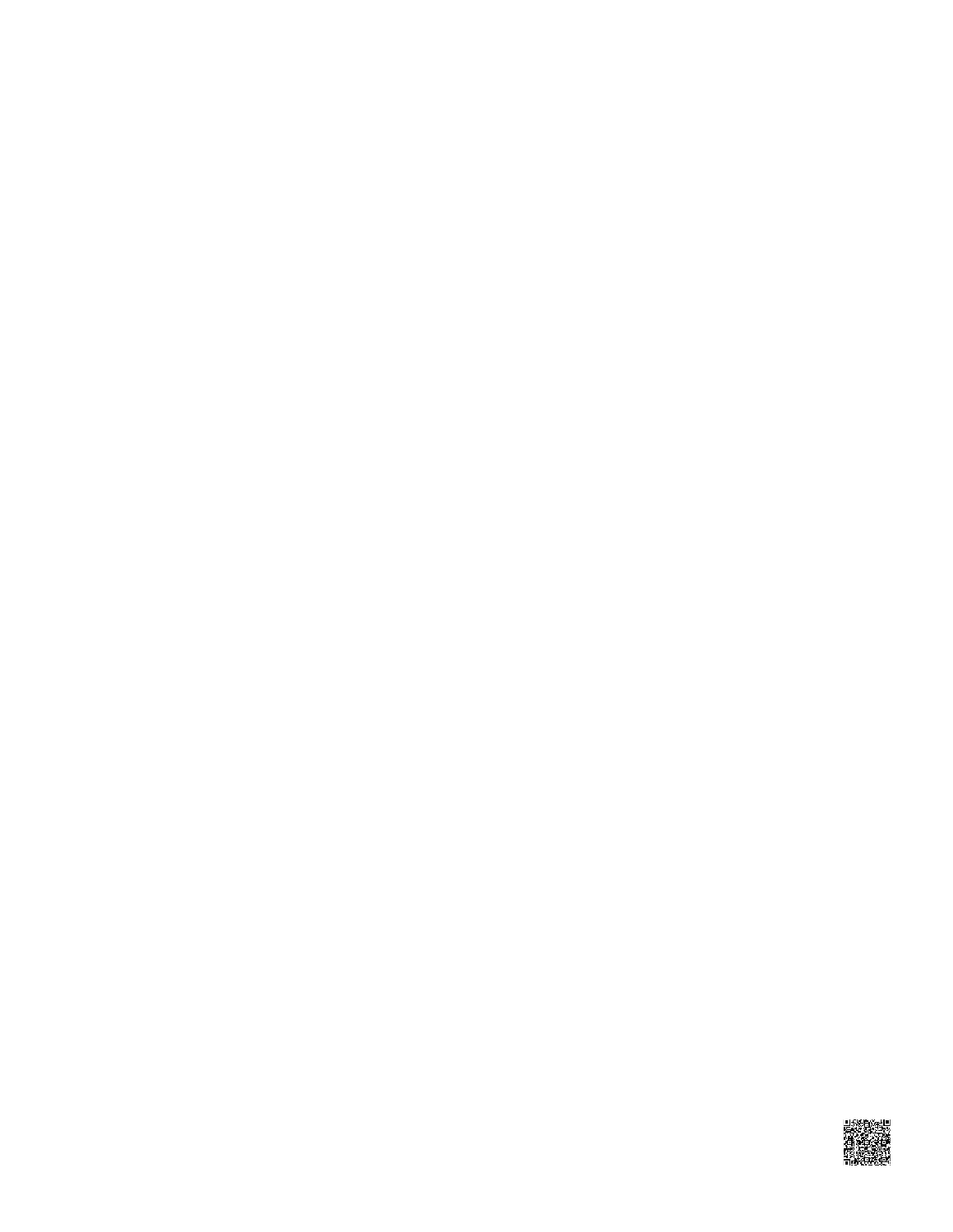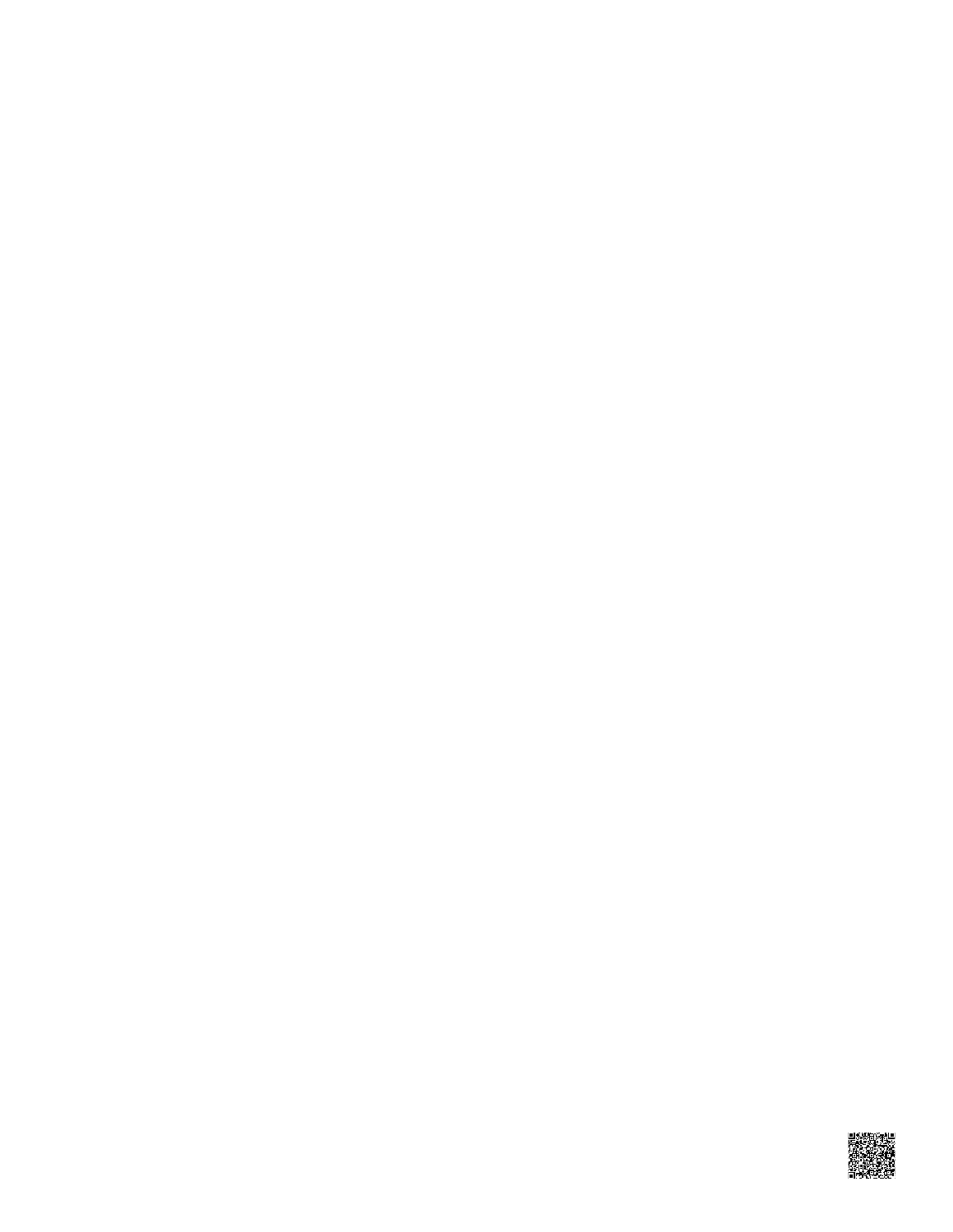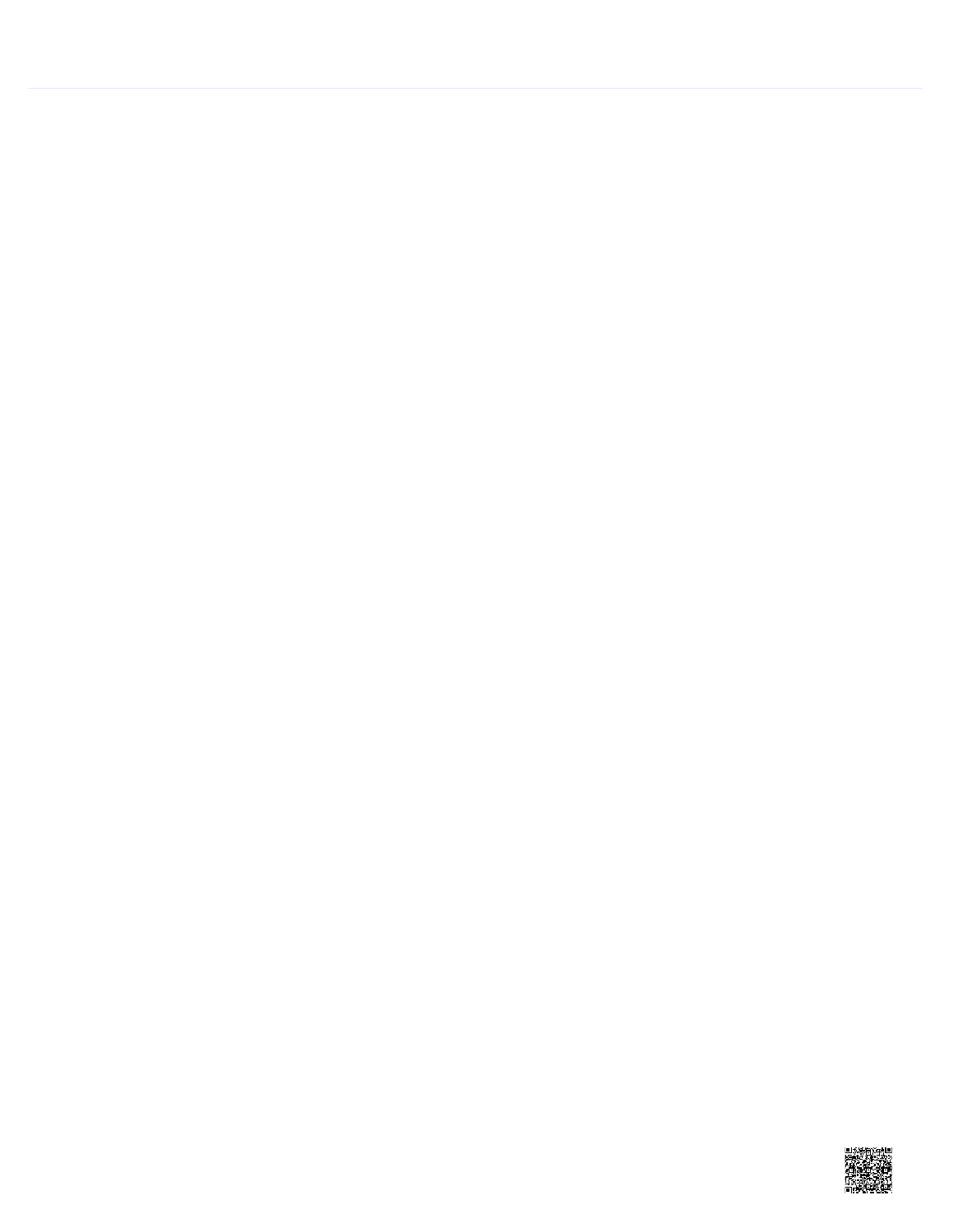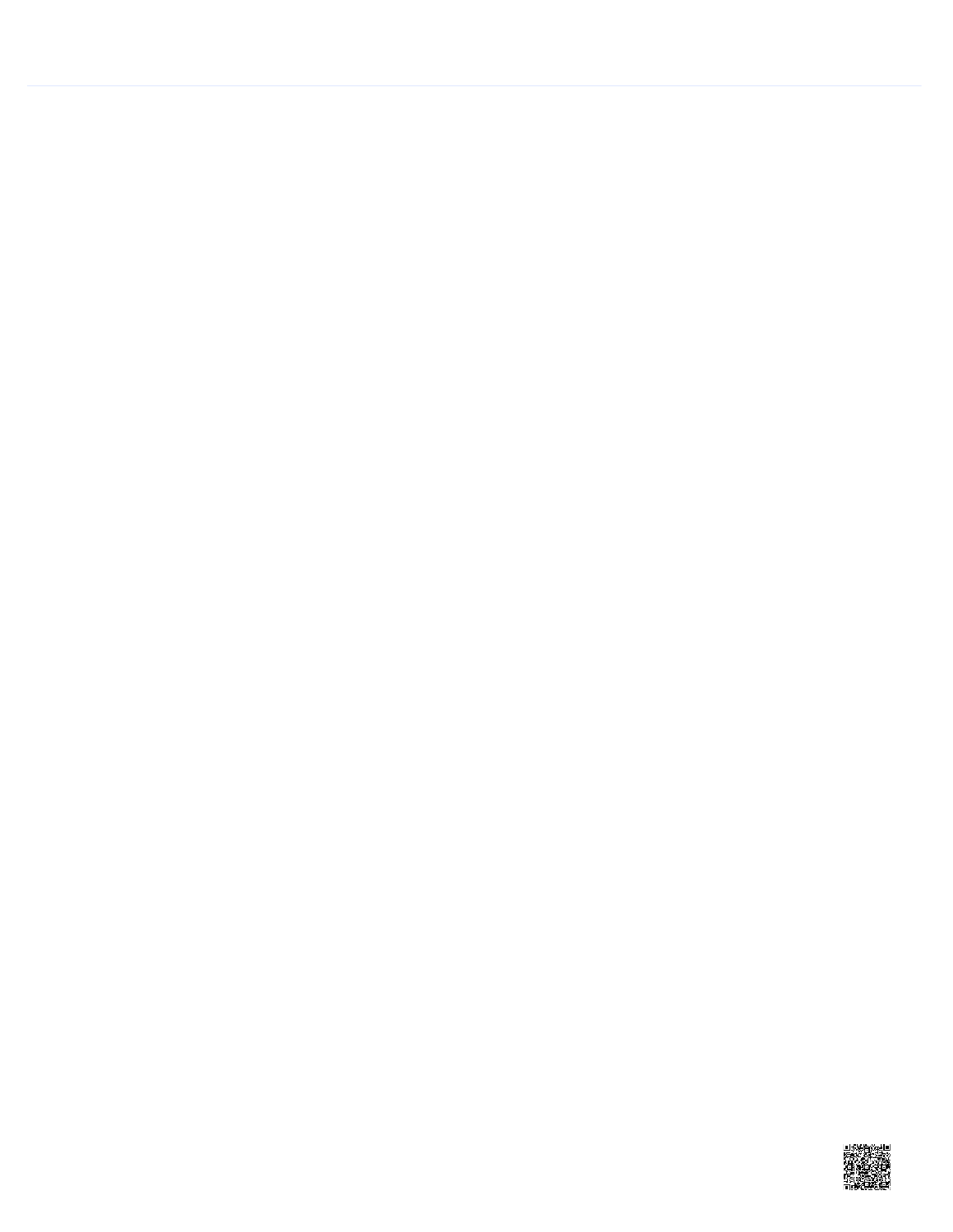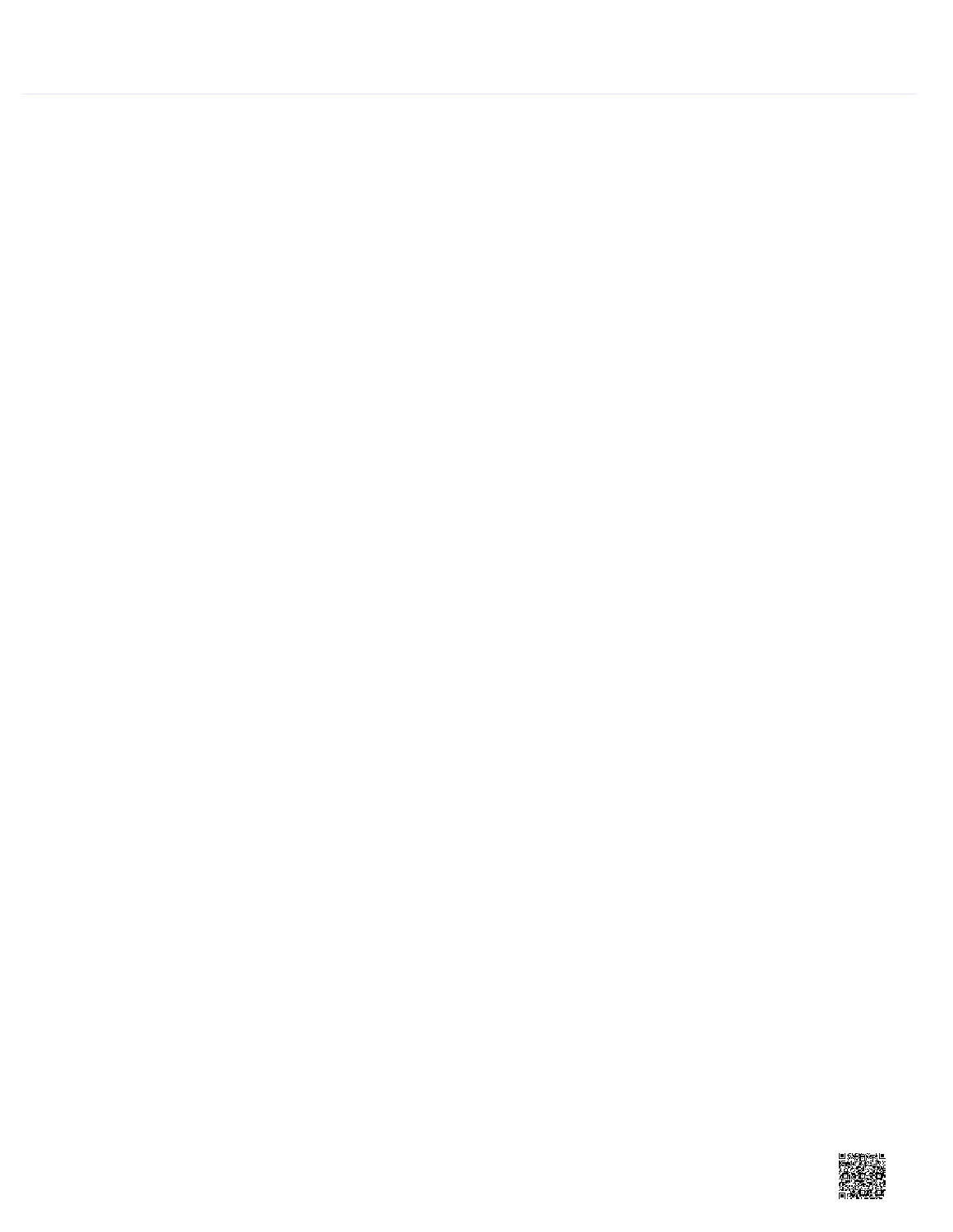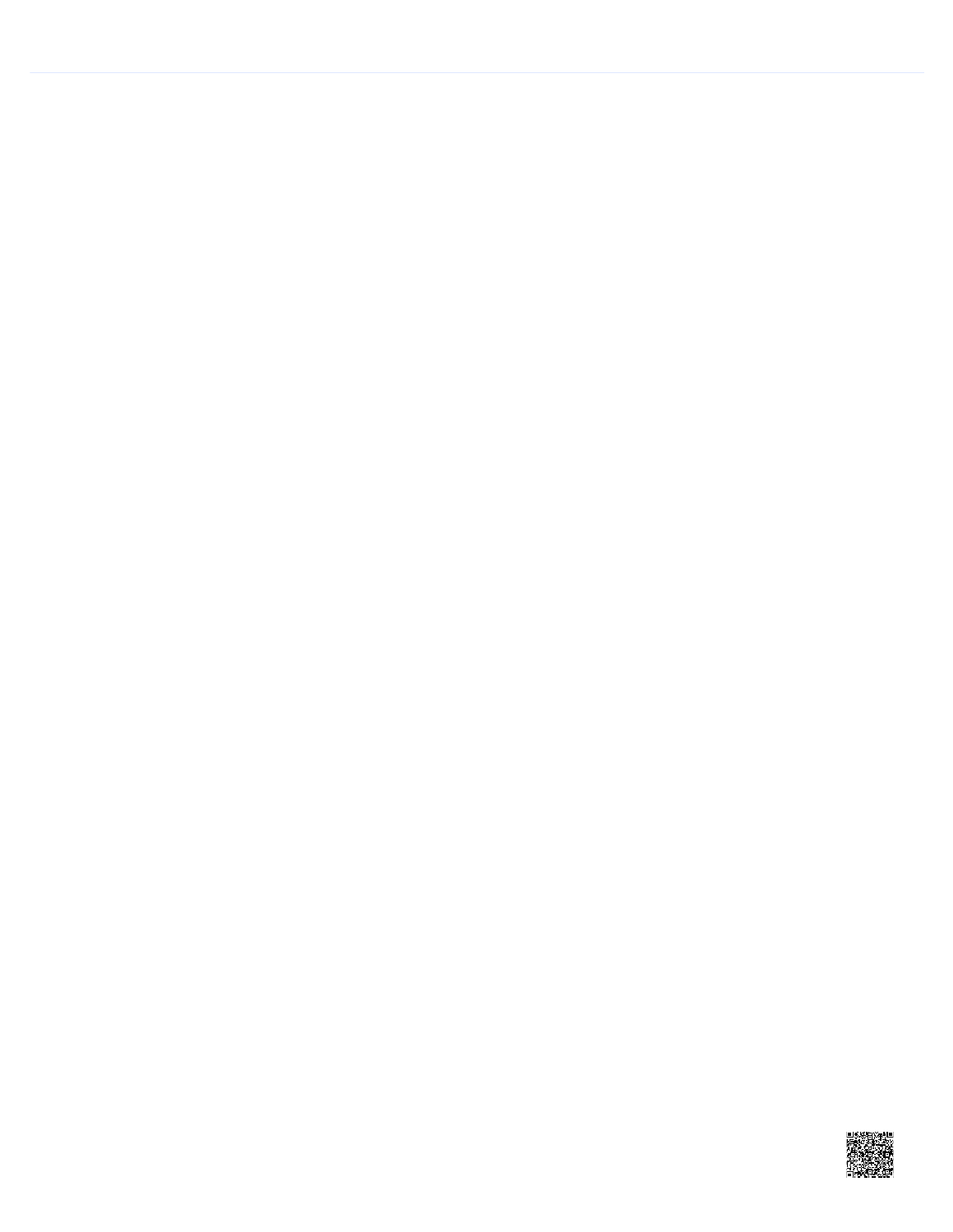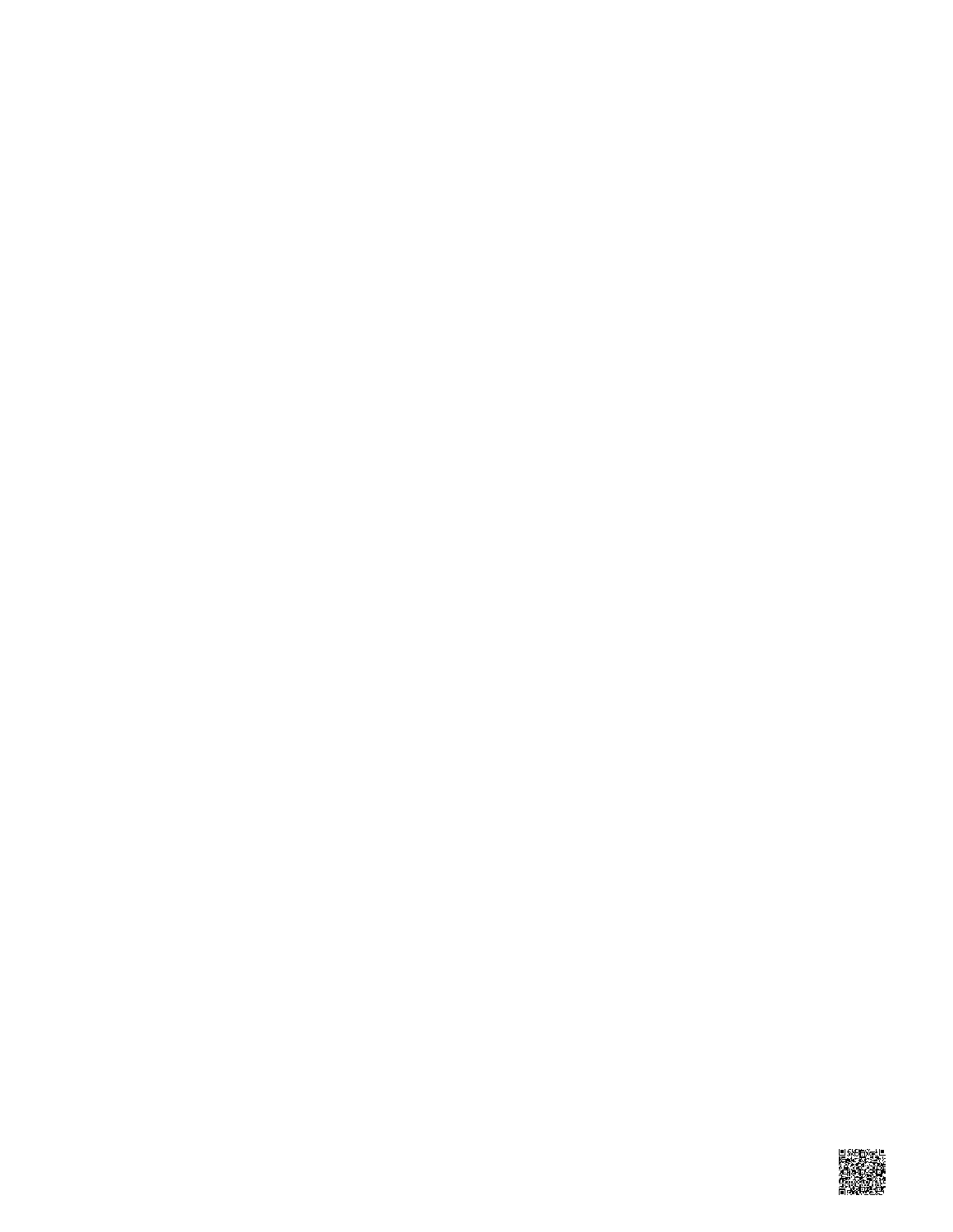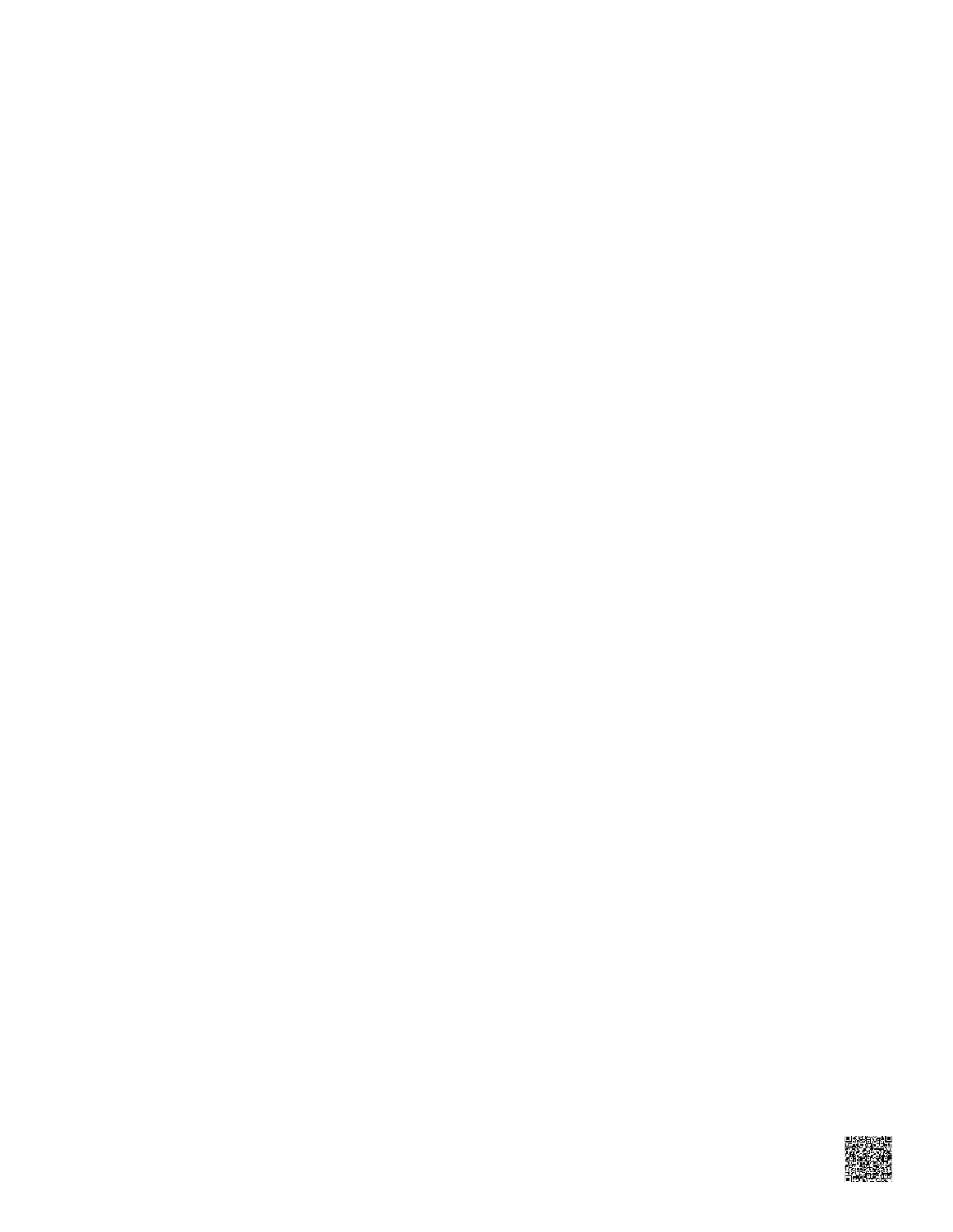